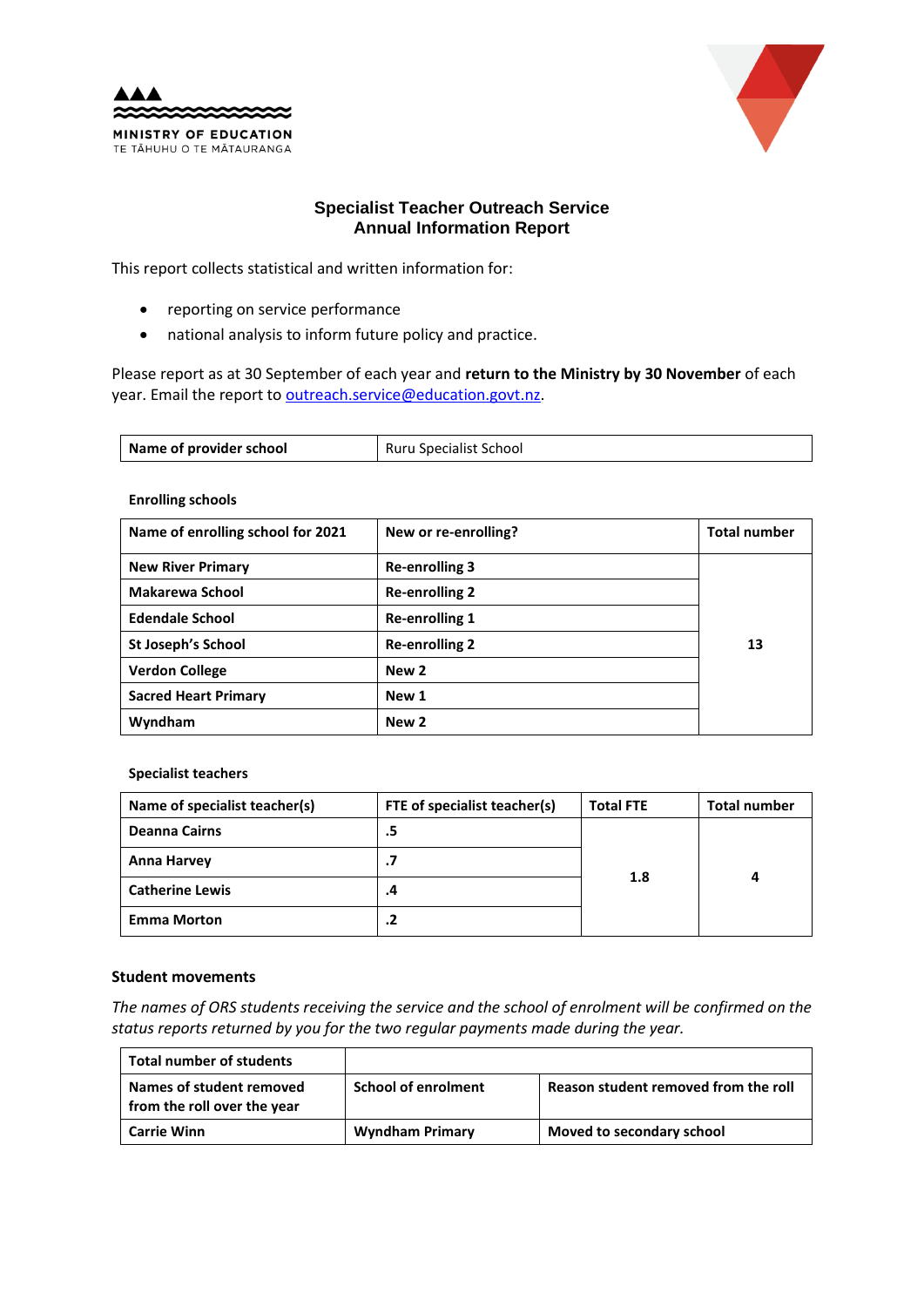#### **Meeting service expectations**

| Number of FTEs for the start of the school year | 0.8 |
|-------------------------------------------------|-----|
| Number of FTEs at 30 September                  | 1.8 |

**Comment on how the service has developed against the expected FTEs you set at the start of the year.** 

# **Successes**

Are there some successful aspects about the service that you wish to bring to the Ministry's attention? Please describe and identify any plans for the future.

COVID-19 provided challenges in 2021 as it had in the previous year however the Outreach service was able to quickly respond to requests for delivery of home-learning support and provided individualised hard-copy packs/iPads as requested and also gave support by phone and Zoom for students and families/whānau to maintain connections with teachers.

New schools joined the Outreach service partnership – Sacred Heart Primary, Verdon College and Wyndham School re-accessed the service as a new student with high and complex needs joined their school in Term 4.

Positive collaborative practices between Outreach teachers and school staff enhanced students' ability to engage and participate in classroom and school programmes. Supporting students who transition from primary to secondary or from mainstream to specialist context remains an important role for the Outreach team.

# **Issues**

Are there any issues/risks about the service that you want to notify the Ministry's about? Please include current or planned strategies you have for overcoming these issues/risks. Comment if there is a risk of not achieving the expected numbers.

Maintaining connection with students and teachers/schools during lockdown is a challenge as schools and families/whānau had their own expectations, processes, and priorities. Building on prior experience in 2020/21 the Outreach team have systems in place to swiftly respond to Alert level changes and well-established communication channels with students, staff and families/whānau.

Our partnership with Ministry of Education is positive and there has been pleasing levels of collaboration, dialogue and information sharing between Outreach teachers, school staff and Ministry advisors in 2021. An ongoing issue of concern however is the reduced access students and families/whānau have to specialist support from Ministry – Speech Language, Occupation Therapy, and delays in accessing assistive technology.